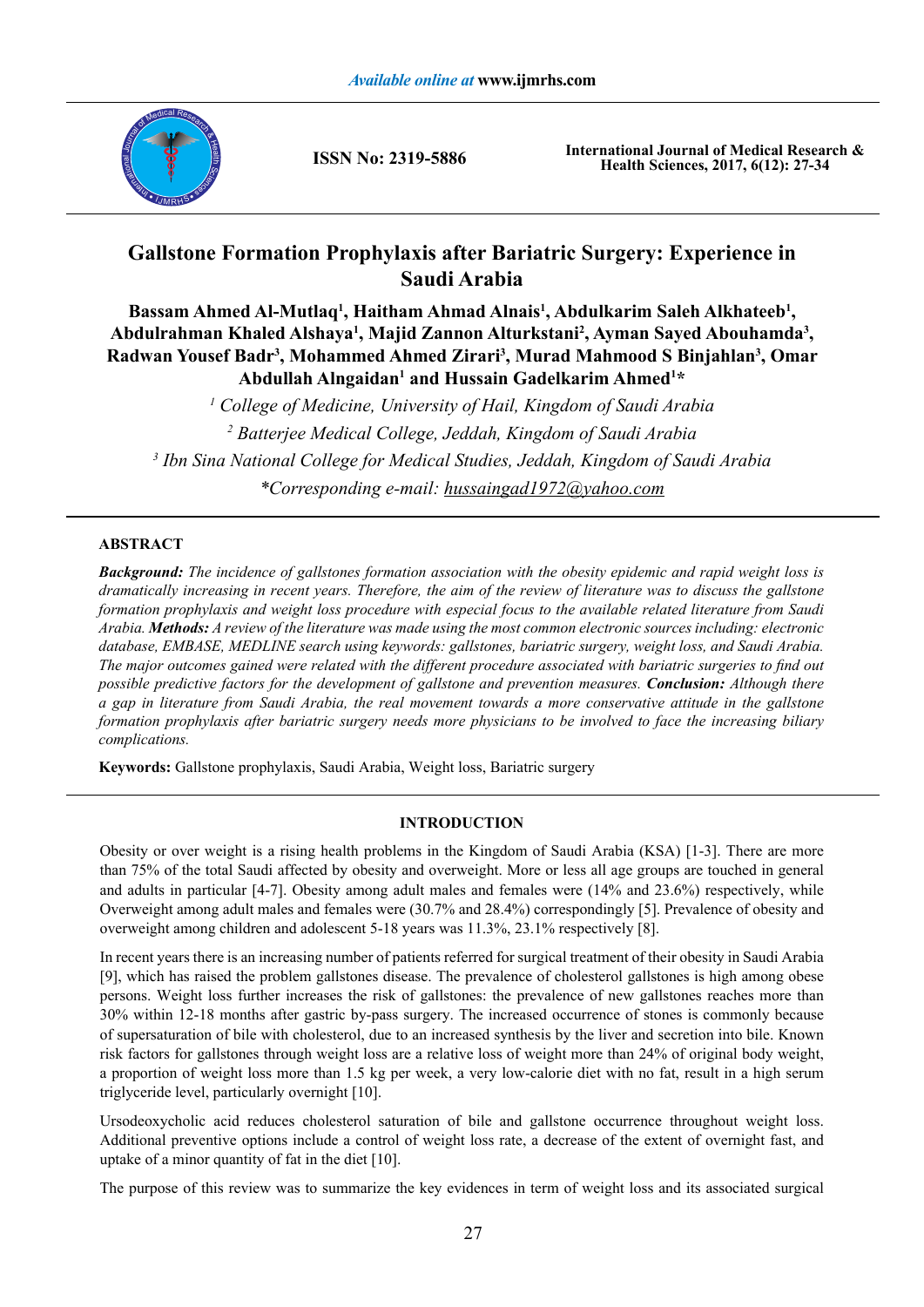procedures, gallstone incidence, gallstone formation prophylaxis when a patient had a bariatric procedure, and subsequent management. This was done with specific focus in literature from Saudi Arabia.

#### **Obesity and gall-bladder diseases**

Obesity is global health problem leads to many life-threatening illnesses, including cardiovascular disease, diabetes mellitus, and metabolic syndrome. In obesity fats infiltration various organs and the infiltrated fats secrete many cytokines leading to the dysfunction of organs such as the gallbladder. Several studies have reported that, obesity, insulin resistance, hyperinsulinemia, and metabolic syndrome are correlated with different gallbladder diseases such as gallbladder stones, cholecystitis, gallbladder polyps, and even gallbladder cancers [11,12].

### **The most commonly performed weight loss procedures**

*Adjustable gastric band:* This is restricting technique, which the stomach is bounded with a silicone band immediately below the cardia to generate a proximal small pocket, combined to the greater stomach via a communication with adjustable caliber, which can be adjusted by injecting fluid into a subcutaneous port. The likely excess of weight loss is 45% to 55% in the long term. In this procedure procedures there are no metabolic mechanisms in the peri-operative days, the alimentary transit passes via the duodenum, so the main lithogenic consequence is employed by the change in the meal contents (mostly composed of protein instead of fat), and decreasing of overall chime volume. The above factors contribute to the occurrence of gallstones together with the elevated secretion of cholesterol into the bile, associated with the weight loss [13].

*Vertical banded gastroplasty:* This is an old procedure performed mainly before the introduction of laparoscopy and of linear cutting-stapler. It is restrictive procedure with likely excess of weight loss is 55% to 60% and same impact in term of gallstones formation. The frequency of gallstone formation after vertical banded gastroplasty was stated to be considerable higher (up to 7%) [14-16].

*Roux-En-Y gastric bypass:* It shrinks of the stomach volume by creating a small (25 cc to 30 cc) gastric pouch instantly beneath the cardia, with the bypass of the foregut (duodenum and 40-70 cm of jejunum). This method gives good outcomes in in relation to weight loss (WL 65% to 75%), with a relatively minor side effects. The incidence of gallstones formation subsequent to this surgical method differs from 6.7% to 52.8% [17-20]. There are several mechanisms impaired in the gastric bypass that can be responsible for gallstone formation: The decrease of the gastric volume is accompanied with a complete diversion of the duodenum [21]. It is still imprecise if the division of the vagus nerve could be accountable for an additional risk of biliary stones in association with a reduced motility of the gallbladder. The gastric bypass procedure commonly results in an inconstant weight loss. This intense weight loss leads to peripheral fat mobilization and its augmented excretion into the biliary ducts, accordingly supersaturating the bile. Bariatric surgery and the gastric bypass in particular, leads to a reduction in fluid intake, therefore increasing the risk of precipitating crystals both in the biliary and renal districts [22].

*Sleeve gastrectomy:* It was believed to be the first step of a two performed bilio-pancreatic diversion, permitting the super-obese patient to lose abundant weight to decrease the risk for the second (more invasive) surgery. This procedure provides excellent outcomes as an independent procedure with weight loss of 60% to 65%. The gastric emptying following sleeve gastrectomy lead to a fast passage via the foregut, thus allowing to speculate it could be measured functionally as a gastric bypass [23,24]. This is possibly the cause for a slightly, but significant, lower incidence of gallstones post-surgery as reported before [25].

*Bilio-pancreatic diversion or duodenal switch:* This procedure provides a weight loss of 75% to 85%. These outcomes result from the selective malabsorption of meal contained fats. The possible side effects of this procedure include: protein malnutrition, lipid soluble vitamin and calcium deficiencies. The steatorrhea commonly related to this procedure leads to an overall loss of micelles containing as well as, biliary acids with subsequent impairment of the enterohepatic circuit. The decrease in the whole concentration of the biliary acids would ultimately upsurge the risk determined by the supersaturation of the bile [26].

#### **Weight loss and gallstone formation**

Obesity is accompanied by excess bile stasis and cholesterol saturation, and an elevated risk of gallstone formation. On the contrary, bile opus is regulated after reduction in body weight. It would appear advantageous to Promoting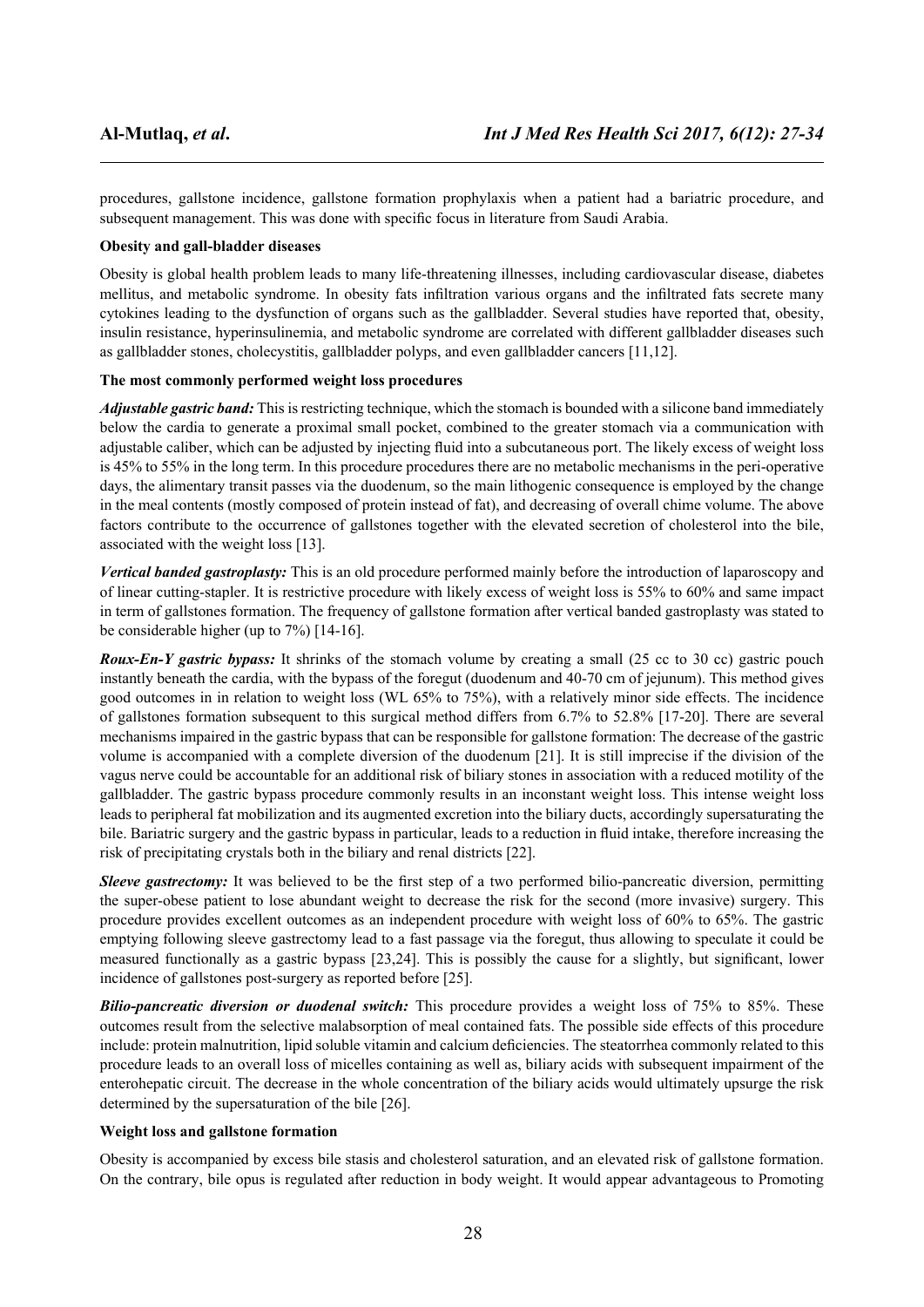weight loss in obesity however, would decrease the tendency to gallstone formation. In spite of the impending health advantages of weight reduction, very-low-calorie diets seem to rise up the risk for cholesterol crystal and gallstone formation. The frequency of gallstone formation appears to be rely on the degree of caloric control, the rate of weight loss, and the period of the dietary interfering. Existing data suggest that newly formed gallstones in active weight loss individuals arise within 4 weeks and with incidence rates 15 to 25-fold greater than in the general obese population. The gallstones yield symptoms in about one-third of the patients, of whom around one-half will be referred surgical treatment. Suspected processes underlying gallstone formation during weight reduction comprise increased biliary cholesterol saturation secondary to increased cholesterol mobilization, bile stasis due to low caloric consumption, and elevated nucleation because of the fluctuations in bile arachidonate and glycoprotein concentrations. There is a lack of data regarding the special effects of gradual weight loss rates and risk of gallstone formation [27].

#### **Prevention of gallstone formation**

Even with the widespread agreement for the existing management of the biliary prophylaxis, there is no consensus on how to prevent the gallstones formation, and there is still a lack of evidence on whether it could be well-meaning to suggest a medical prophylaxis. Moreover, with the increasing number of patients requiring bariatric surgery, creating a closer collaboration between physicians and bariatric surgeons is important toward best handling this issue. Additionally, awareness considering the prevention of gallstones is deemed important. Several reports have indicated high incidence rates of cholecystectomies after surgically induced weight loss procedures [28-31]. These might be done irrespective to the increased rate of complications and this recommends the establishment of at least a medical prevention using bile acids analogues. Indeed, these drugs revealed worthy outcomes in dropping the occurrence of gallstones following a significant weight loss as reported in earlier studies [32-35]. The main worries for a wideranging distribution of such drugs are denoted by costs and lack of compliance to the therapy, but there are no quarrels against their usage, despite a shortage of data about side effects in the obese population. Once a medical prevention is recognized, precise measurement of dose aligned with the previous surgical procedure is recommended, since a mal-absorptive method would need a higher dose than usual because of the extra noticeable reduction of the biliary acids in these patients [36].

In light of the latest guidelines for the three most common procedures: adjustable gastric bands (AGB); sleeve gastrectomy (SG); and roux-en-Y gastric bypass (GBP). The risk of nutritional deficiencies is strongly associated with the proportion of weight loss and the type of surgical procedure implemented. Purely restrictive procedures (AGB, SG), for example, can induce digestive symptoms, food intolerance because of the peri-surgical eating complaints. GBP also has a slight malabsorptive constituent. The Key points for whatever the bariatric procedure include: mineral and multivitamin supplementation; prevention of gallstone formation with the usage of ursodeoxycholic acid; and regular follow up of all patients. Pre-operative therapeutic patient education (TPE) programs, including a new multidisciplinary attitude based on patient-centered education, may be valuable for greater patients' long-term compliance, which is usually deprived [36].

#### **Ursodeoxycholic Acid (UDCA)**

UDCA and high fat weight loss diets may be regarded as a primary gallstones formation prophylaxis during weight loss. The number of patients who developed gallstones in the UDCA was 5% compared to control group 23% [37]. This is consistent with the reduced cholesterol supersaturation of bile, the physio-chemical requirement for reducing gallstone formation risk [38].

An essential attention is when to start prophylactic treatment. Non-surgical trials prompted UDCA therapy instantaneously on calorie restriction, while bariatric surgery trials commenced UDCA within days.

UDCA reduces gallstone formation occurrence from 19% to 3% in the diet only trials and from 28% to 9% in the post-bariatric surgery trials. A curvilinear link between the rate of weight loss in obese people and the frequency of gallstones formation has been witnessed [39], with a weekly maximum of 1.5 kg being considered as ideal to limit the risk. Additional evidence shows that a weight loss more than 25% of the body weight rises gallstone risk significantly [40], and this was perceived in three of the bariatric surgery trials but none of the diet only trials. Moreover, variances in intestinal and/or gallbladder motility, which may be controlled by UDCA [41,42], could have contributed to these variations, with only some of the involved trials reporting better gallbladder shrinkage on UDCA administration [19,43,44]. The perceived heterogeneity between trials principally imitates variances between the bariatric surgery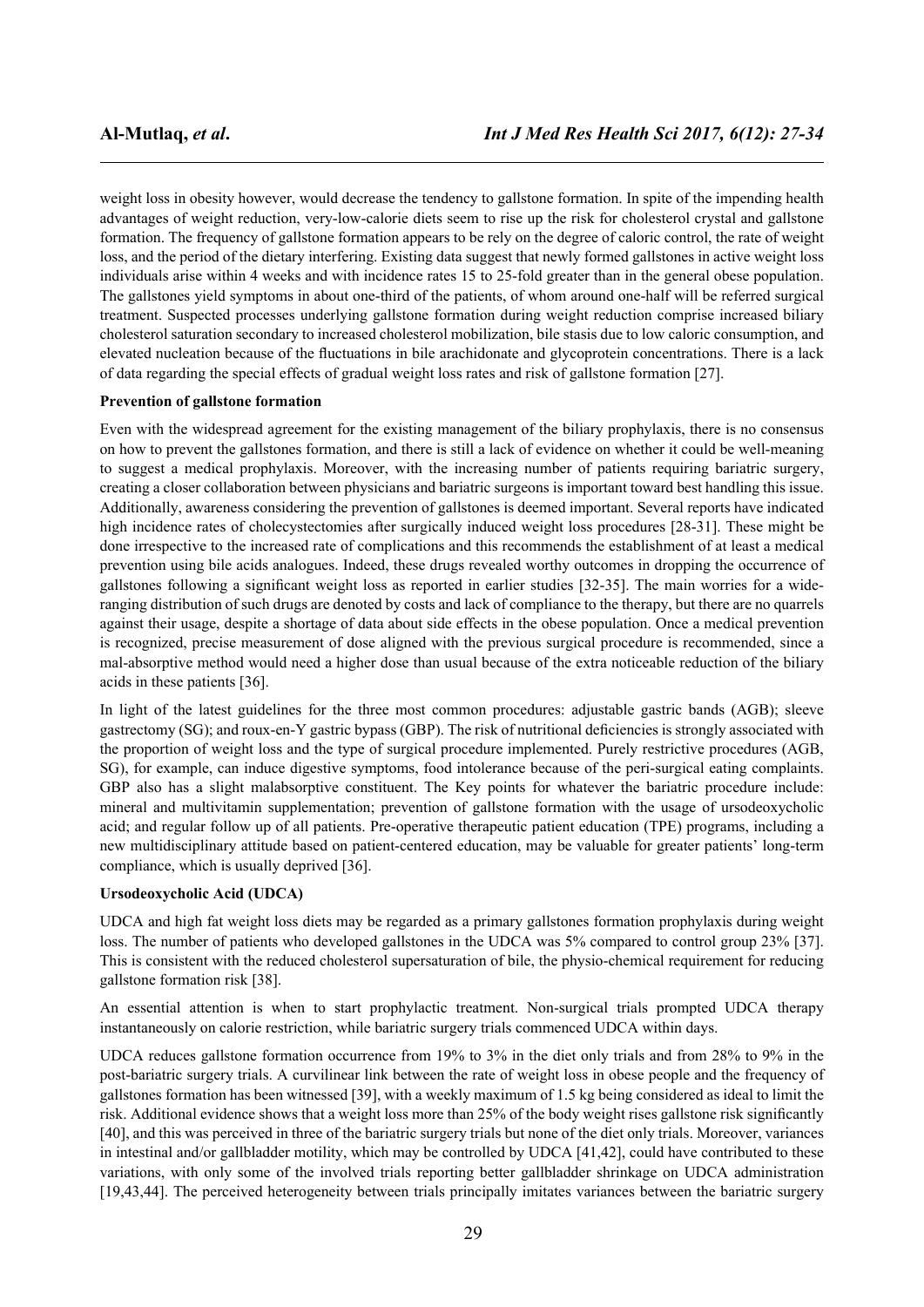trials. This might be due to disparities in UDCA dosage or extent of the treatment (range, 12-72 weeks) and follow up (12-96 weeks). Moreover, post-surgery diet strategies might have varied in terms of caloric constituents and energy content. A weight-decreasing diet rich in fat (19% to 30%) lowered the frequency of gallstones compared to that with lower fat content (3% - 5%) [28,45].

On the other hand, most studies were incapable the timing of the development of symptomatic gallstones, but some studies have presented the use of UDCA to reduce the risk of cholecystectomy [46,47]. Furthermore, a latest metaanalysis reported that prophylactic cholecystectomy during laparoscopic gastric bypass should be averted in patients without gallstones due to the little inevitability of consequent cholecystectomy (<7%) [48]. In respect to the cost viewpoint, the option to do cholecystectomy to prevent gallstones formation, particularly in obese patients undergoing weight loss, depends on the rate of gallbladder-associated symptoms afterward surgery. In a study followed 13,443 patients after bariatric surgery for period of 22 years indicated a low frequency of gallstones, and the majority of patients were asymptomatic [49]. Consequently, a conservative non-surgical attitude for gallstone prevention may be favored. It is likely that the reduced compliance reflects the challenges in following the weight loss diets rather than the interventions for primary gallstone prevention.

Nevertheless, the current high incidence rates of gallstones associated with both the obesity epidemic and weight loss interventions requires non-surgical preferences for the primary prevention of gallstones, which presently persist underused. Evidence-based guidelines are required to guide preventive interventions for clinical practice. UDCA and/ or a diet higher in fat might lower the general risk of gallbladder stones formation throughout weight loss. Future studies involving a combination of clinical and genetic factors [50,51] might help in the accurate identification of the patients who are at highest risk of symptomatic stones and likely to gain more benefit from non-surgical gallstone formation prophylaxis.

#### **Gallstones formation prophylaxis in Saudi Arabia**

In recent years there is a rapid increase in the number of bariatric surgeries in Saudi Arabia due to the great increase in the incidence of obesity and its associated weight loss desires. Unfortunately, this dramatic increase of surgical weight loss treatment is continued to be faced by deep lack of published literature from Saudi Arabia. Therefore, the following section was intended to highlight the available studies from Saudi Arabia in this context.

In study performed 39 vertical banded gastroplasty operations for treatment morbid obesity, the mortality rate was 2.5%, whereas the failure rate reached 13% [52]. Another study from Saudi Arabia involved 18 morbid and superobese patients were subjected to laparoscopic adjustable silicone gastric banding. No major operative complications were faced, and the patients completed a good postoperative recovery after this procedure [53]. In a study evaluated the advantage of preoperative endoscopy in morbidly obese patients who have intended to undertake bariatric surgery. The medical records of morbidly obese patients underwent flexible esophagogastroduodenoscopy (EGD) prior to the weight-reduction surgery were reviewed. The endoscopic findings and demographic data were recorded and analyzed. The data suggested that it might be necessary to do preoperative EGD in patients undertaking bariatric surgery, although it perhaps will not change the surgical intervention [54]. Another study from Saudi Arabia targeting the post bariatric patients from April 2011 to October 2011 to address the prevalence and patient's desire for body contouring procedures. The study concluded that with the growing number of weight loss surgeries, there is higher number of patients' desire a body contouring surgery, which make massive disparity between request and availability [55]. Another study highlighted experiences of obesity, its apparent causes and reasons for surgery, as described by seven 7 Saudi women intending bariatric surgery. The women experienced cultural restrictions on their physical and social activities. Obesity personified these restrictions, appealing stigma and moral failure. Traditional clothing, foods, hospitality norms and limited outdoor female activities were considered as barriers to weight loss. Bariatric surgery was chosen to protect health and to access normative female roles. Some were encouraged by relatives who had undertaken surgery [56].

A recent study from Saudi Arabia has established clinical guidelines in order to help health-care providers to manage problems obesity and overweight at all levels. This guideline was adapted from Scottish Intercollegiate Guidelines Network for management of obesity after taking permission in this regard. The guidelines cover preventive and curative aspects of overweight and obesity and could be employed at primary, secondary, and tertiary care levels in Saudi Arabia. The study indicated that the role of bariatric surgery as part of the overall management pathway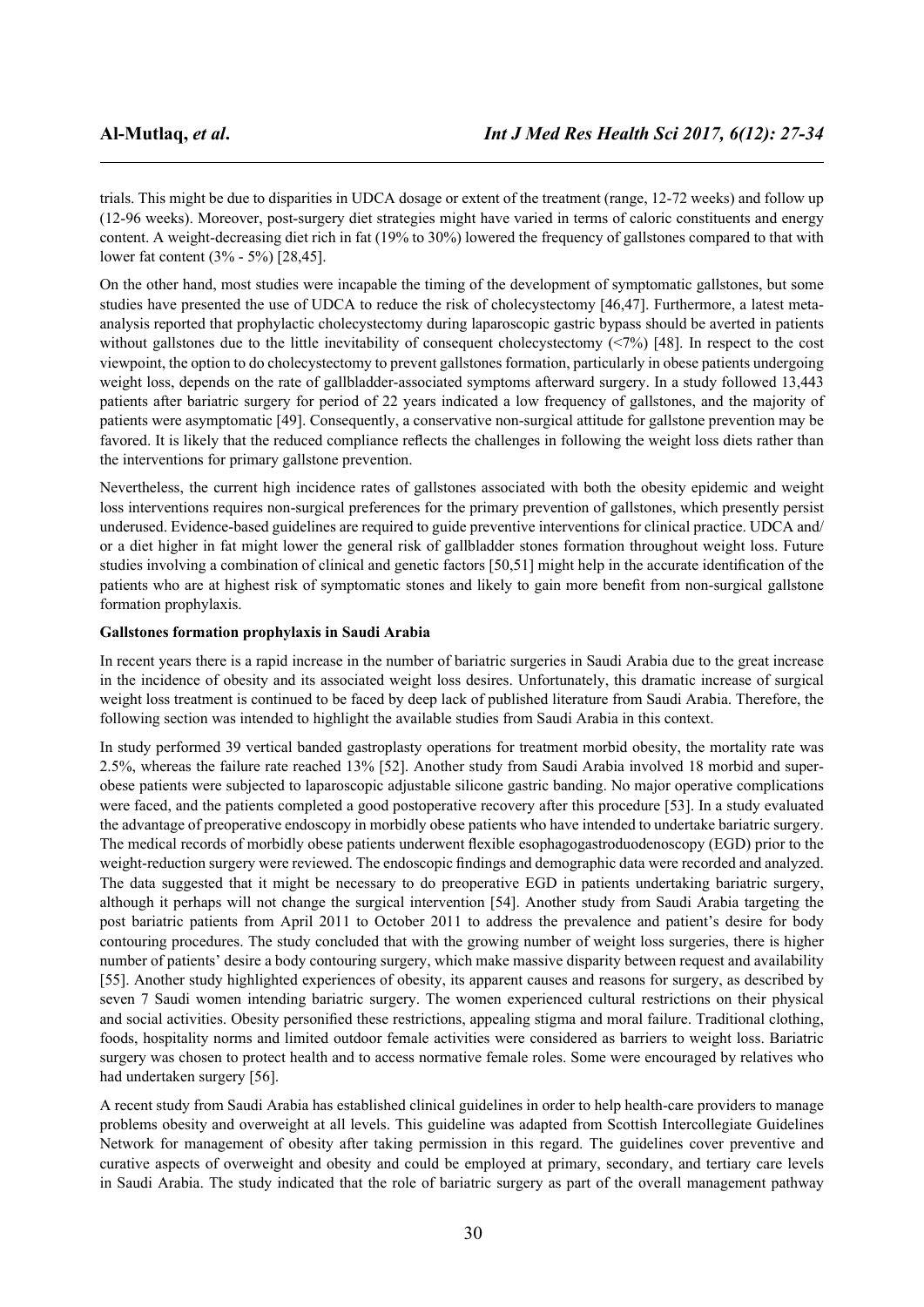for obesity in adults has been inspected. Health advantages, harms, and factors affecting efficacy have been wellthought-out. Bariatric surgery should be involved as part of an overall clinical pathway for adult weight management. Bariatric surgery should be part of a program of care that is provided by a multidisciplinary team comprising surgeons, dietitians, nurses, psychologists, and physicians. There should be close communication between health professionals for effective management of patients' comorbidities as weight loss befalls. Specialist psychological/psychiatric opinion should be pursued as to which patients require assessment/ treatment prior to or after surgery [57].

#### **CONCLUSION**

Gallstones formation nowadays is a common problem occurs after rapid weight loss, mainly after bariatric surgery. Gallstone formation prophylaxis measures and potential associated complications are still debated. Gallstone formation prophylaxis measures, however, should be determined in agreement with patient status (evaluated clinically and by routine ultrasound) and the type of bariatric surgery. Cholecystectomy should be implemented in patients with symptomatic gallstones regardless of the scheduled operation. In other settings, ursodeoxycholic acid should be given postoperatively for six months.

Although there a gap in literature from Saudi Arabia, the real movement towards a more conservative attitude in the gallstone formation prophylaxis after bariatric surgery needs more physicians to be involved to face the increasing biliary complications.

#### **Authors Contributions**

BAA, HGA: Conception and design of the work; Drafting the work; Final approval of the version to be published; and Agreement for all aspects of the work.

HAA, ASA, AKA, MZA, ASA, RYB, MAZ and MMSB: Conception and design of the work; Acquisition and interpretation of data; Final approval of the version to be published; and Agreement for all aspects of the work.

#### **REFERENCES**

- [1] Mofti, Adnan B., and Mervat S. Al-Saleh. "Bariatric surgery in Saudi Arabia." *Annals of Saudi Medicine* Vol. 12, No. 5, 1992, pp. 440-45.
- [2] Farsi, Deema J, et al. "Prevalence of obesity in elementary school children and its association with dental caries." *Saudi Medical Journal* Vol. 37, No. 12, 2016, pp. 1378-85.
- [3] Al-Agha AE, Alnawab AM, Hejazi TM. "Diverse etiology of hyperlipidemia among hospitalized children in Western region of Saudi Arabia." *Saudi Medical Journal* Vol. 37, No. 11, 2016, pp.1234-38.
- [4] Al-Nozha, Mansour M., et al. "Obesity in Saudi Arabia." *Saudi Medical Journal* Vol. 26, No. 5, 2005, pp. 824-29.
- [5] Al Othaimeen, A.I., M. Al Nozha, and A.K. Osman. "Obesity: An emerging problem in Saudi Arabia. Analysis of data from the National Nutrition Survey." 2007.
- [6] Al-Daghri, Nasser M., et al. "Diabetes mellitus type 2 and other chronic non-communicable diseases in the central region, Saudi Arabia (Riyadh cohort 2): A decade of an epidemic." *BMC Medicine* Vol. 9, No. 1, 2011, p. 76.
- [7] Barrimah, Issam E., Farid Midhat Abdul Rahman Mohaimeed, and Hani A. Al-Shobili. "Prevalence of metabolic syndrome among qassim university personnel in Saudi Arabia." *International Journal of Health Sciences* Vol. 3, No. 2, 2009, p. 133.
- [8] El Mouzan, Mohammad I., et al. "Prevalence of overweight and obesity in Saudi children and adolescents." *Annals of Saudi Medicine* Vol. 30, No. 3, 2010, p. 203.
- [9] Aldaqal, Saleh M., et al. "Prevalence and desire for body contouring surgery in postbariatric patients in Saudi Arabia." *North American Journal of Medical Sciences* Vol. 4, No. 2, 2012, p. 94.
- [10] Erlinger, Serge. "Gallstones in obesity and weight loss."*European Journal of Gastroenterology & Hepatology*Vol. 12, No. 12, 2000, pp. 1347-52.
- [11] Jeong SU, Lee SK. Obesity and gallbladder diseases. *Korean Journal of Gastroenterology* Vol. 59, No. 1, 2012, pp.27-34.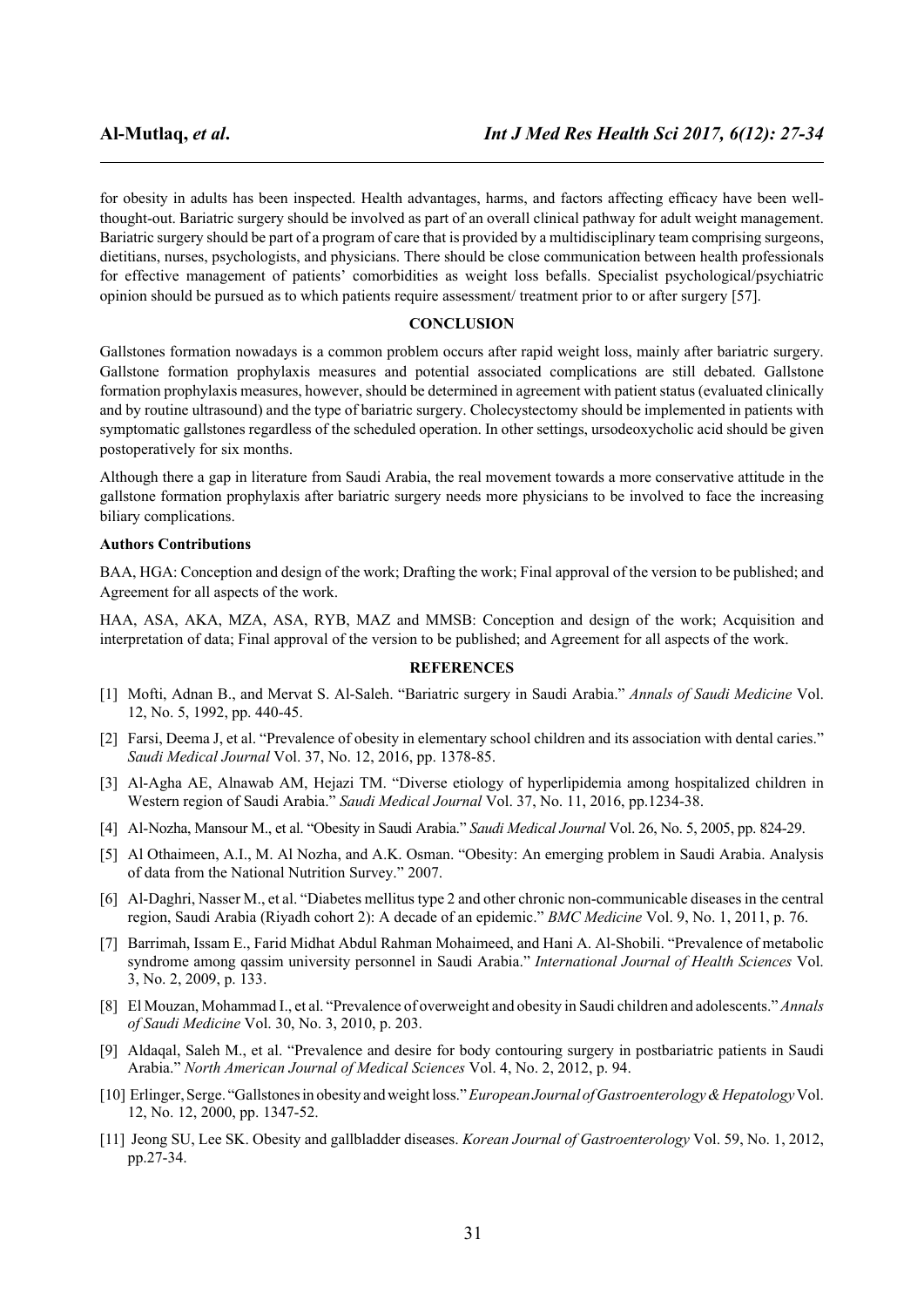- [12] Wang, Fei, Bingyuan Wang, and Liang Qiao. "Association between obesity and gallbladder cancer." *Frontiers in Bioscience* Vol. 17, 2012, pp. 2550-58.
- [13] Leuratti, Luca. "When small issues can cause big problems: A review of the evidence-based prevention and treatment of gallstones following bariatric surgery." *International Journal of Gastroenterology Disorders & Therapy* 2014, 2014.
- [14] Li, Vicky Ka Ming, et al. "Predictors of gallstone formation after bariatric surgery: a multivariate analysis of risk factors comparing gastric bypass, gastric banding, and sleeve gastrectomy." *Surgical Endoscopy* Vol. 23, No. 7, 2009, pp. 1640-44.
- [15] Moon, Rena C., et al. "Comparison of cholecystectomy cases after Roux-en-Y gastric bypass, sleeve gastrectomy, and gastric banding." *Surgery for Obesity and Related Diseases* Vol. 10, No. 1, 2014, pp. 64-68.
- [16] Deitel, Mervyn, Lloyd Smith, and Athanasios Harmantas. "Laparoscopic cholecystectomy after vertical banded gastroplasty." *Obesity Surgery* Vol. 4, No. 1, 1994, pp. 13-15.
- [17] Banim, Paul JR, et al. "Physical activity reduces the risk of symptomatic gallstones: a prospective cohort study." *European Journal of Gastroenterology & Hepatology* Vol. 22, No. 8, 2010, pp. 983-88.
- [18] Sugerman, Harvey J., et al. "A multicenter, placebo-controlled, randomized, double-blind, prospective trial of prophylactic ursodiol for the prevention of gallstone formation following gastric-bypass-induced rapid weight loss." *The American Journal of Surgery* Vol. 169, No. 1, 1995, pp. 91-97.
- [19] Wudel, L. James, et al. "Prevention of gallstone formation in morbidly obese patients undergoing rapid weight loss: results of a randomized controlled pilot study." *Journal of Surgical Research* Vol. 102, No. 1, 2002, pp. 50-56.
- [20] Uy, Manley C., et al. "Ursodeoxycholic acid in the prevention of gallstone formation after bariatric surgery: a meta-analysis." *Obesity Surgery* Vol. 18, No. 12, 2008, pp. 1532-38.
- [21] Holan, Keith R., et al. "Nucleation time: A key factor in the pathogenesis of cholesterol gallstone disease." *Gastroenterology* Vol. 77, No. 4, 1979, pp. 611-17.
- [22] Thorlund, Kristian, et al. "Can trial sequential monitoring boundaries reduce spurious inferences from metaanalyses?" *International Journal of Epidemiology* Vol. 38, No. 1, 2008, pp. 276-86.
- [23] Wetterslev, Jørn, et al. "Estimating required information size by quantifying diversity in random-effects model meta-analyses." *BMC Medical Research Methodology* Vol. 9, No. 1, 2009, p. 86.
- [24] De Filippo E, Ferrieri A, Marra M, et al, "Dietetic therapy of obesity: preliminary considerations on the combined therapy with ursodeoxycholic acid in the prevention of cholesterol lithiasis". *Minerva Medica* Vol. 84, 1993, pp. 269-74.
- [25] Moran S, Uribe M, Prado ME, et al. "Effects of fiber administration in the prevention of gallstones in obese patients on a reducing diet: A clinical trial". *Revista de Gastroenterología de México* Vol. 62, 1997, pp. 266-72.
- [26] Moran, S., et al. "Ref: Gallstone formation in obese subjects undergoing a weight reduction diet." *International journal of obesity and related metabolic disorders: Journal of the International Association for the Study of Obesity* Vol. 22, No. 3, 1998, p. 282.
- [27] Weinsier, Roland L., and Daniel O. Ullmann. "Gallstone formation and weight loss." *Obesity* Vol. 1, No. 1, 1993, pp. 51-56.
- [28] Gebhard, Roger L., et al. "The role of gallbladder emptying in gallstone formation during diet $\Box$ induced rapid weight loss." *Hepatology* Vol. 24, No. 3, 1996, pp. 544-48.
- [29] Portenier, Dana D., et al. "Expectant management of the asymptomatic gallbladder at Roux-en-Y gastric bypass." *Surgery for Obesity and Related Diseases* Vol. 3, No. 4, 2007, pp. 476-79.
- [30] Warschkow, Rene, et al. "Concomitant cholecystectomy during laparoscopic Roux-en-Y gastric bypass in obese patients is not justified: A meta-analysis." *Obesity Surgery* Vol. 23, No. 3, 2013, pp. 397-407.
- [31] Swartz, Daniel E., and Edward L. Felix. "Elective cholecystectomy after Roux-en-Y gastric bypass: why should asymptomatic gallstones be treated differently in morbidly obese patients?" *Surgery for Obesity and Related Diseases* Vol. 1, No. 6, 2005, pp. 555-60.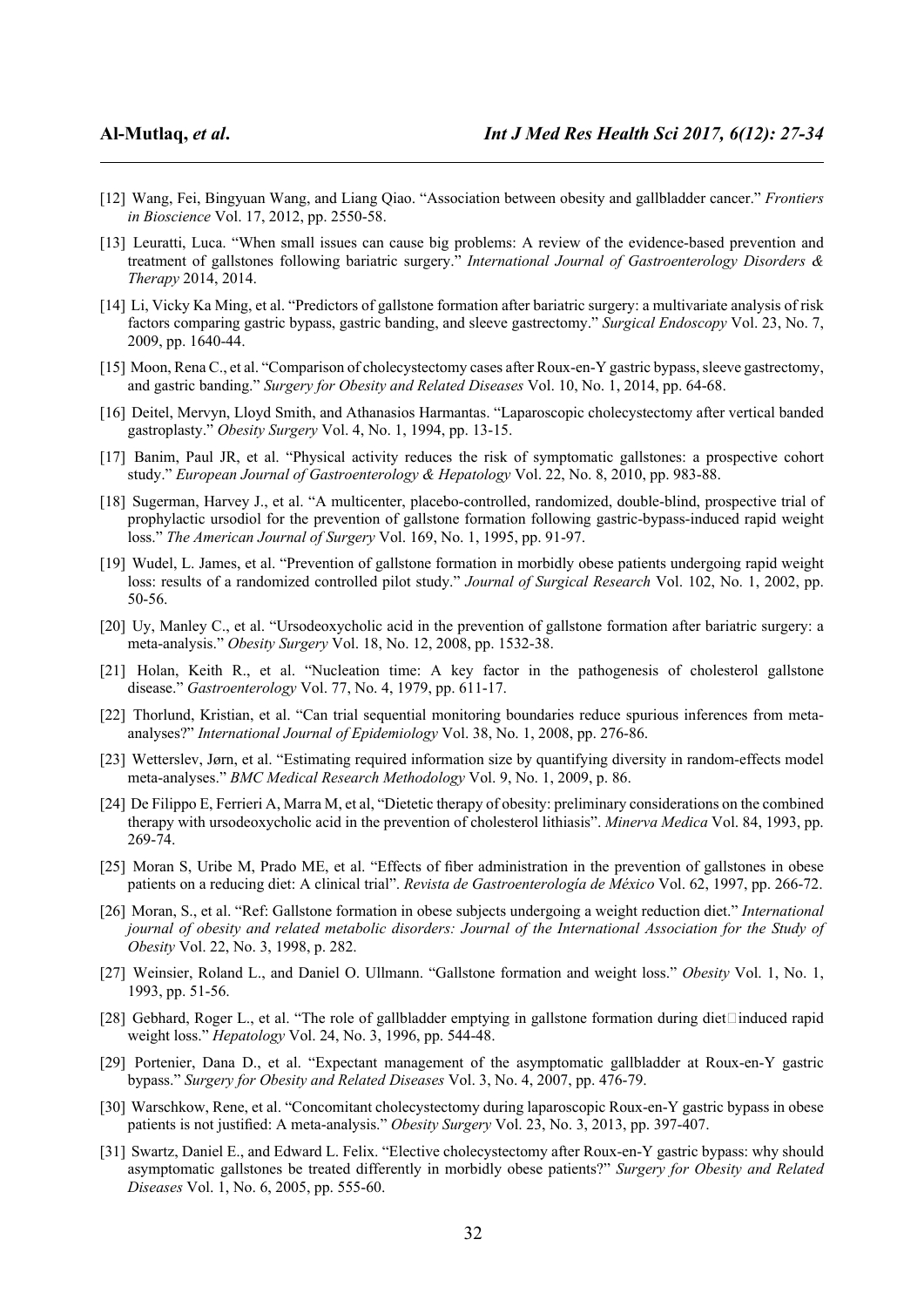- [32] Stokes, Caroline S., et al. "Ursodeoxycholic acid and diets higher in fat prevent gallbladder stones during weight loss: a meta-analysis of randomized controlled trials." *Clinical Gastroenterology and Hepatology* Vol. 12, No. 7, 2014, pp. 1090-1100.
- [33] Villegas, Leonardo, et al. "Is routine cholecystectomy required during laparoscopic gastric bypass?" *Obesity Surgery* Vol. 14, No. 2, 2004, pp. 206-11.
- [34] Taylor, Jerome, I. Michael Leitman, and Michael Horowitz. "Is routine cholecystectomy necessary at the time of Roux-en-Y gastric bypass?" *Obesity Surgery* Vol. 16, No. 6, 2006, pp. 759-61.
- [35] Hamad, Giselle G., et al. "Elective cholecystectomy during laparoscopic Roux-en-Y gastric bypass: Is it worth the wait?" *Obesity Surgery* Vol. 13, No. 1, 2003, pp. 76-81.
- [36] Ziegler, O., et al. "Medical follow up after bariatric surgery: Nutritional and drug issues General recommendations for the prevention and treatment of nutritional deficiencies." *Diabetes & Metabolism* Vol. 35, No. 6, 2009, pp. 544-57.
- [37] Stokes, Caroline S., et al. "Ursodeoxycholic acid and diets higher in fat prevent gallbladder stones during weight loss: a meta-analysis of randomized controlled trials." *Clinical Gastroenterology and Hepatology* Vol. 12, No. 7, 2014, pp. 1090-1100.
- [38] Carey, Martin C. "Critical tables for calculating the cholesterol saturation of native bile." *Journal of Lipid Research* Vol. 19, No. 8, 1978, pp. 945-55.
- [39] Weinsier, Roland L., Louis J. Wilson, and Jeannette Lee. "Medically safe rate of weight loss for the treatment of obesity: a guideline based on risk of gallstone formation." *The American Journal of Medicine* Vol. 98, No. 2, 1995, pp. 115-17.
- [40] Li, Vicky Ka Ming, et al. "Predictors of gallstone formation after bariatric surgery: a multivariate analysis of risk factors comparing gastric bypass, gastric banding, and sleeve gastrectomy." *Surgical Endoscopy* Vol. 23, No. 7, 2009, pp. 1640-44.
- [41] Shiffman, M. L., et al. "Gallstones in patients with morbid obesity. Relationship to body weight, weight loss and gallbladder bile cholesterol solubility." *International Journal of Obesity and Related Metabolic Disorders: Journal of the International Association for the Study of Obesity* Vol. 17, No. 3, 1993, pp. 153-58.
- [42]Van De Heijning, Bert JM, et al. "Effects of ursodeoxycholic acid therapy on *in vitro* gallbladder contractility in patients with cholesterol gallstones." *Digestive Diseases and Sciences* Vol. 44, No. 1, 1999, pp. 190-96.
- [43] Broomfield, Paul H., et al. "Effects of ursodeoxycholic acid and aspirin on the formation of lithogenic bile and gallstones during loss of weight." *New England Journal of Medicine* Vol. 319, No. 24, 1988, pp. 1567-72.
- [44] Marks, Jay W., George G. Bonorris, and Leslie J. Schoenfield. "Effects of ursodiol or ibuprofen on contraction of gallbladder and bile among obese patients during weight loss." *Digestive Diseases and Sciences* Vol. 41, No. 2, 1996, pp. 242-49.
- [45] Festi, D., et al. "Gallbladder motility and gallstone formation in obese patients following very low calorie diets. Use it (fat) to lose it (well)." *International Journal of Obesity & Related Metabolic Disorders* Vol. 22, No. 6, 1998.
- [46] Behar, J., G. Mawe, and M. Carey. "Roles of cholesterol and bile salts in the pathogenesis of gallbladder hypomotility and inflammation: Cholecystitis is not caused by cystic duct obstruction." *Neurogastroenterology & Motility* Vol. 25, No. 4, 2013, pp. 283-90.
- [47] Tomida, Shinji, et al. "Long-term ursodeoxycholic acid therapy is associated with reduced risk of biliary pain and acute cholecystitis in patients with gallbladder stones: A cohort analysis." *Hepatology* Vol. 30, No. 1, 1999, pp. 6-13.
- [48] Warschkow, Rene, et al. "Concomitant cholecystectomy during laparoscopic Roux-en-Y gastric bypass in obese patients is not justified: A meta-analysis." *Obesity Surgery* Vol. 23, No. 3, 2013, pp. 397-407.
- [49] Plecka Östlund, M., et al. "Population-based study of the need for cholecystectomy after obesity surgery." *British Journal of Surgery* Vol. 99, No. 6, 2012, pp. 864-69.
- [50] Stender, Stefan, et al. "Sterol transporter adenosine triphosphate–binding cassette transporter G8, gallstones, and